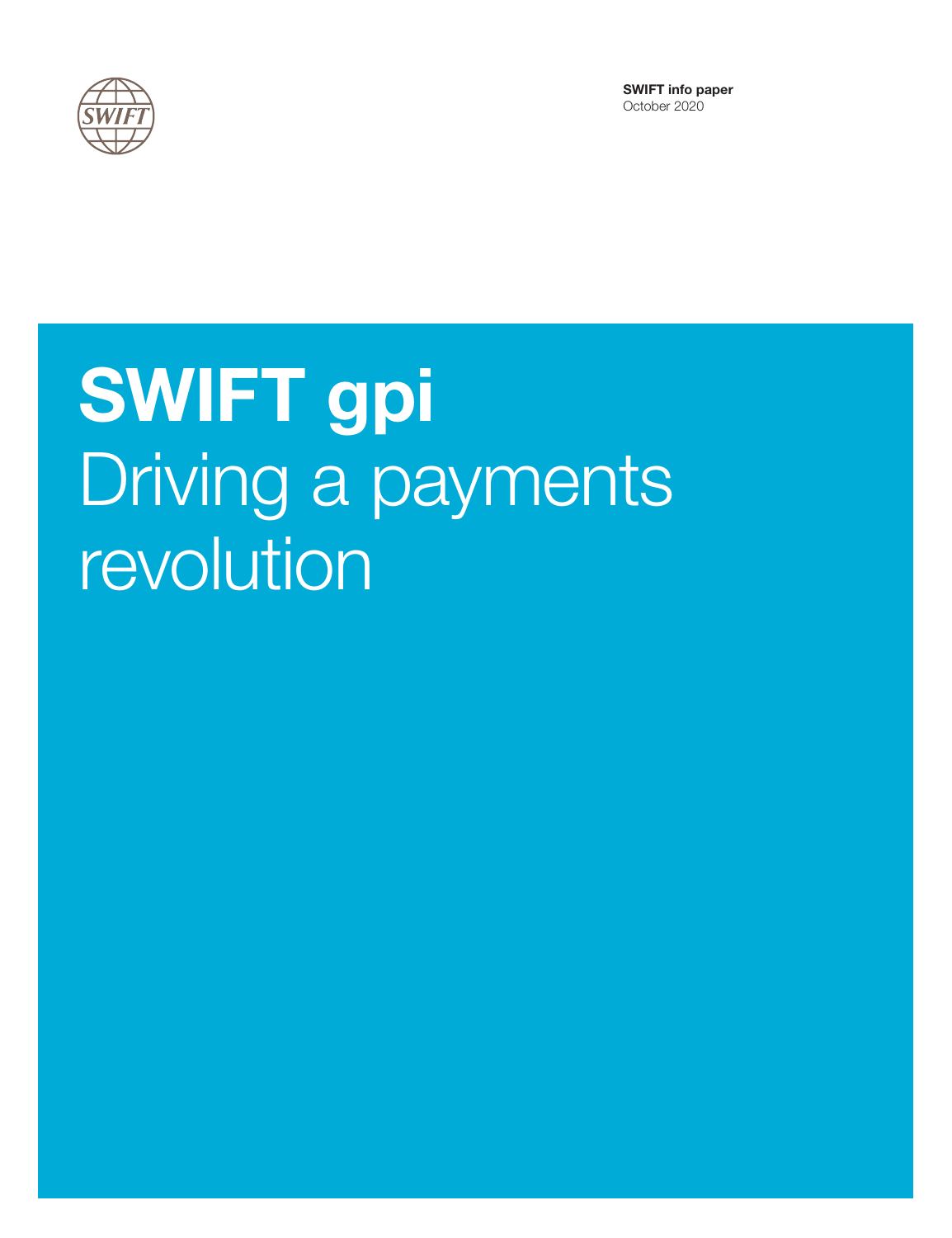#### **Contents**

Cross-border payments are fast, transparent and fully traceable thanks to SWIFT gpi. Now a new phase of innovation is accelerating the transformation.



Executive Summary

What is SWIFT gpi

**1** gpi payments are fast

02 Cross-border payments: the real story revealed

A new strategy and platform for **2** Fully transparent and predictable **3** gpi payments are supporting international trade and capital flows **•** Fewer intermediaries than expected, no impact on speed **g** gpi is rapidly being adopted for domestic and lower value retail payments as well **•** Understanding remaining frictions is the first step to resolving them Delivering fully-orchestrated payments processing

04

03

A continuing story of responsible innovation

transformation



Conclusion: Accelerating transformation to support the industry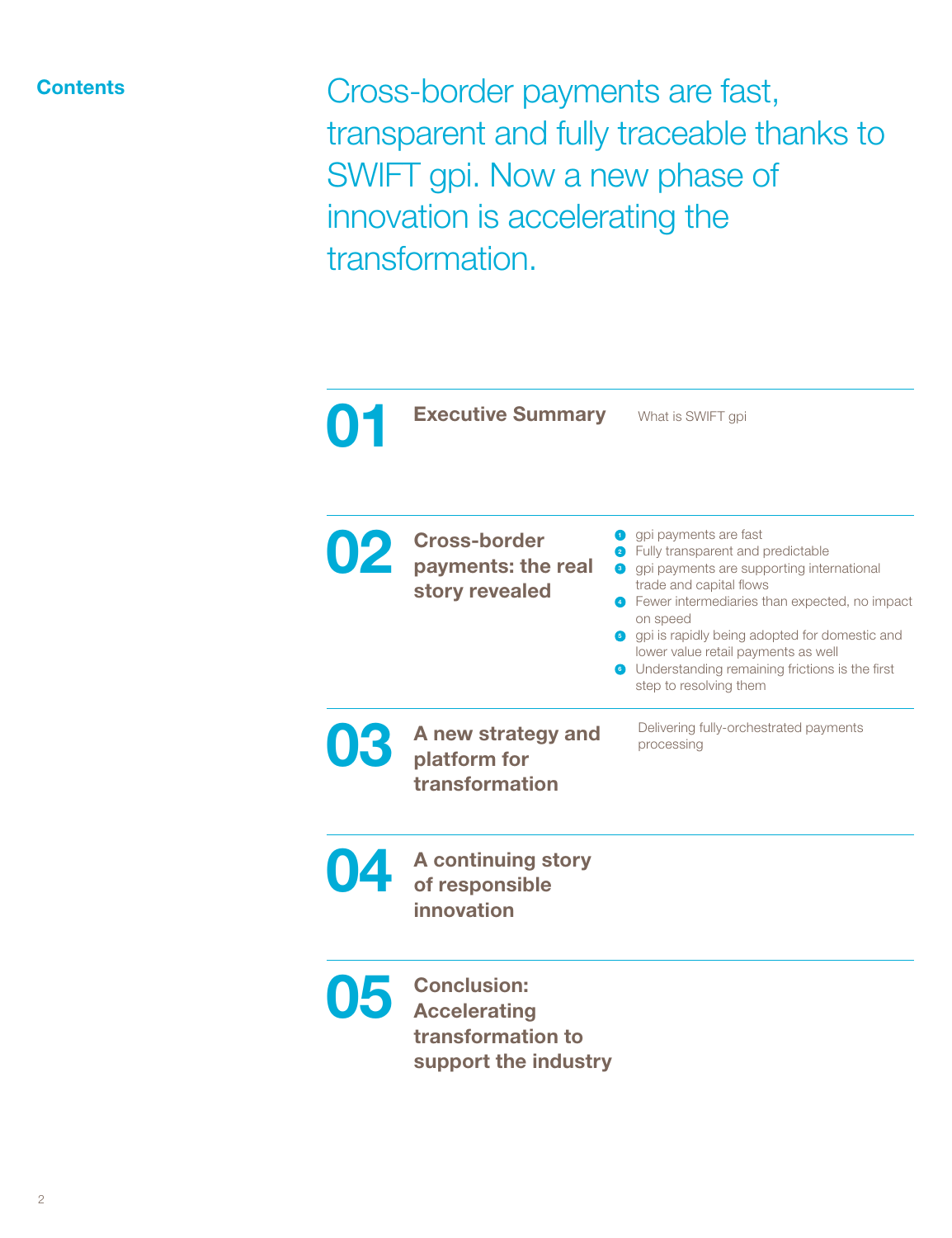## 01 Executive Summary

A revolution in retail payments has been driven by consumers' desire for instant, secure, ubiquitous payments to meet a variety of non-cash needs in domestic and international markets. Faster payment systems are changing the game by providing close to real-time credit in some 50+ domestic markets. Cross-border faster payment services at a regional level (for example, the Eurosystem's TIPS and EBA Clearing's RT1) and linkages between domestic systems, are adding to the dynamism of this sector. For in-person transactions, bank cards and mobile payments are now widely accepted in stores, ATMs and transport networks world-wide, regardless of their country of issue.

In parallel, wholesale payments (payments made between financial institutions and large corporations and trading partners) have undergone an equally dramatic transformation, thanks to a market-wide initiative by SWIFT and its member banks known as SWIFT Global Payments Innovation (gpi). gpi payments deliver same-day use of funds<sup>1</sup>, end-to-end tracking and final confirmation of credit – together with full transparency on fees charged. Since its inception in 2017, gpi has seen rapid adoption for cross-border payments. At the same time, strong growth in its use for domestic payments and for increasingly lower value transactions proves the service is well-matched to the needs of the future

Cross-border payments – that originate in one jurisdiction and are credited to an account in a different one – are more complex than domestic transactions. They may cross time-zones, be subject to local currency controls, documentary requirements and compliance checks, or encounter legacy domestic banking infrastructure (for example, batch processing). These factors add friction and can lead to significant delays, costly repairs and uncertainty about final receipt of funds.

In this paper, we will show how SWIFT and its community have worked together to tackle many of the key frictions inherent in cross-border transactions and have already made payments faster, fully traceable and transparent through gpi. Building on this success, a new phase of innovation, as outlined in SWIFT's new strategy for comprehensive transaction management services, will harness technology advances to deliver the next levels of speed and efficiency, while maintaining strong focus on security, risk and control.

<sup>1</sup> Within the time zone of the receiving api member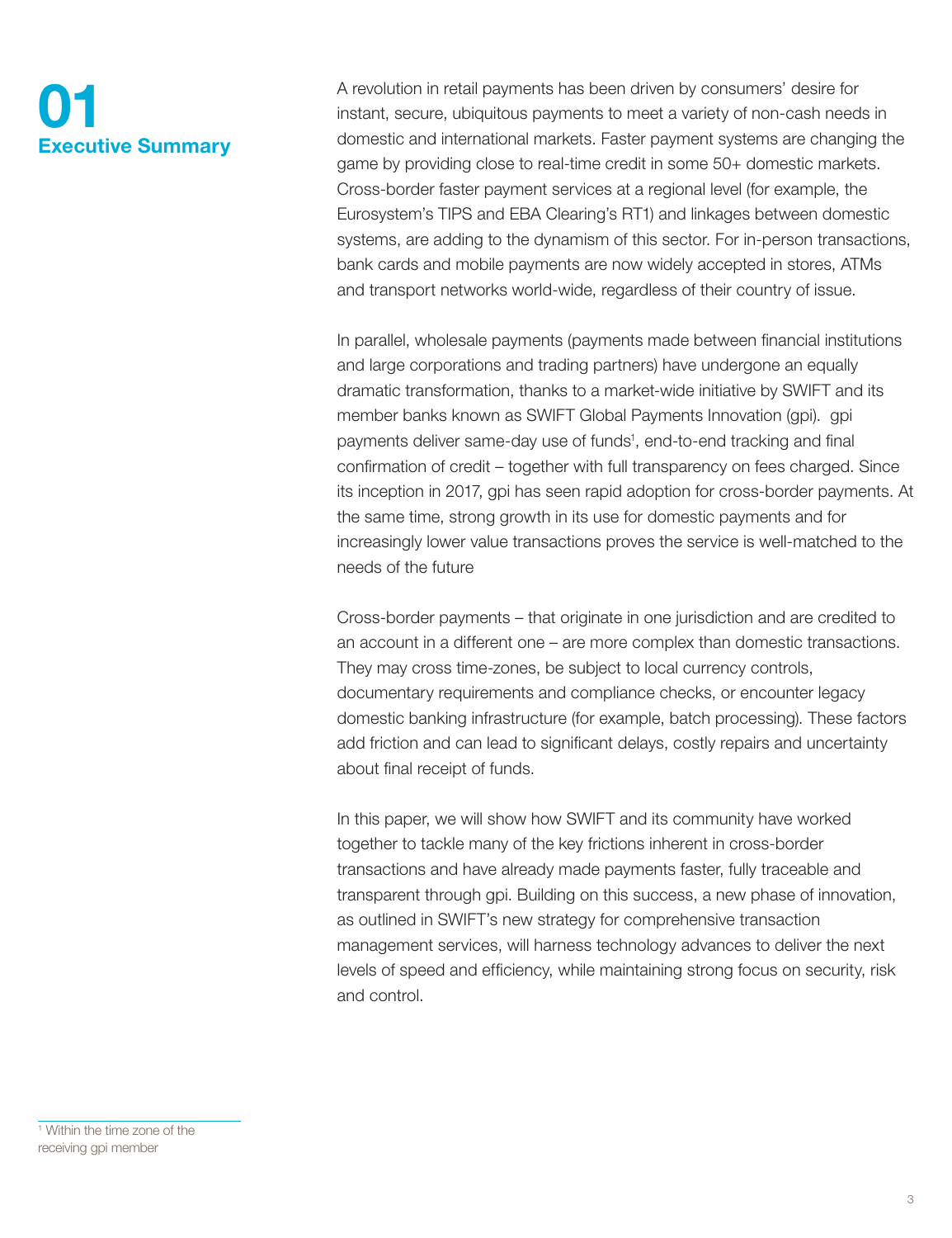What is SWIFT gpi SWIFT gpi is the new standard in global payments. Using gpi, financial institutions and corporations can send/receive funds quickly and securely between accounts anywhere in the world, with full transparency over where a payment is at any given moment – all enabled through easy-to-use digital tools.

 $\bullet$ 

SWIFT gpi is built on three key innovations

Every gpi payment carries a unique end-to-end transaction identifier (UETR) in the message header. This allows the payment to be traced from sender through correspondents to the ultimate beneficiary account with no loss of data.

The gpi Tracker traces payments along their route and reports the status of messages on demand. The Tracker can be easily integrated into customer channels using APIs. 2

A new cross-border service level convention 3

Participating banks commit to processing payments in tight timeframes, which are tracked and visible to their correspondents and respondents. Full visibility on fees is provided. Remittance data is passed on with no loss of information.

gpi is the new normal in crossborder payments gpi has seen rapid acceptance, with almost 4,000 financial institutions, and 80 market infrastructures currently enabled. In 2019 gpi payments worth US\$77 trillion were processed, representing 65% of all cross-border (MT 103) messages sent over SWIFT.

Thanks to its benefits and ease-ofuse, gpi is now also seeing strong take-up in domestic wholesale and retail markets.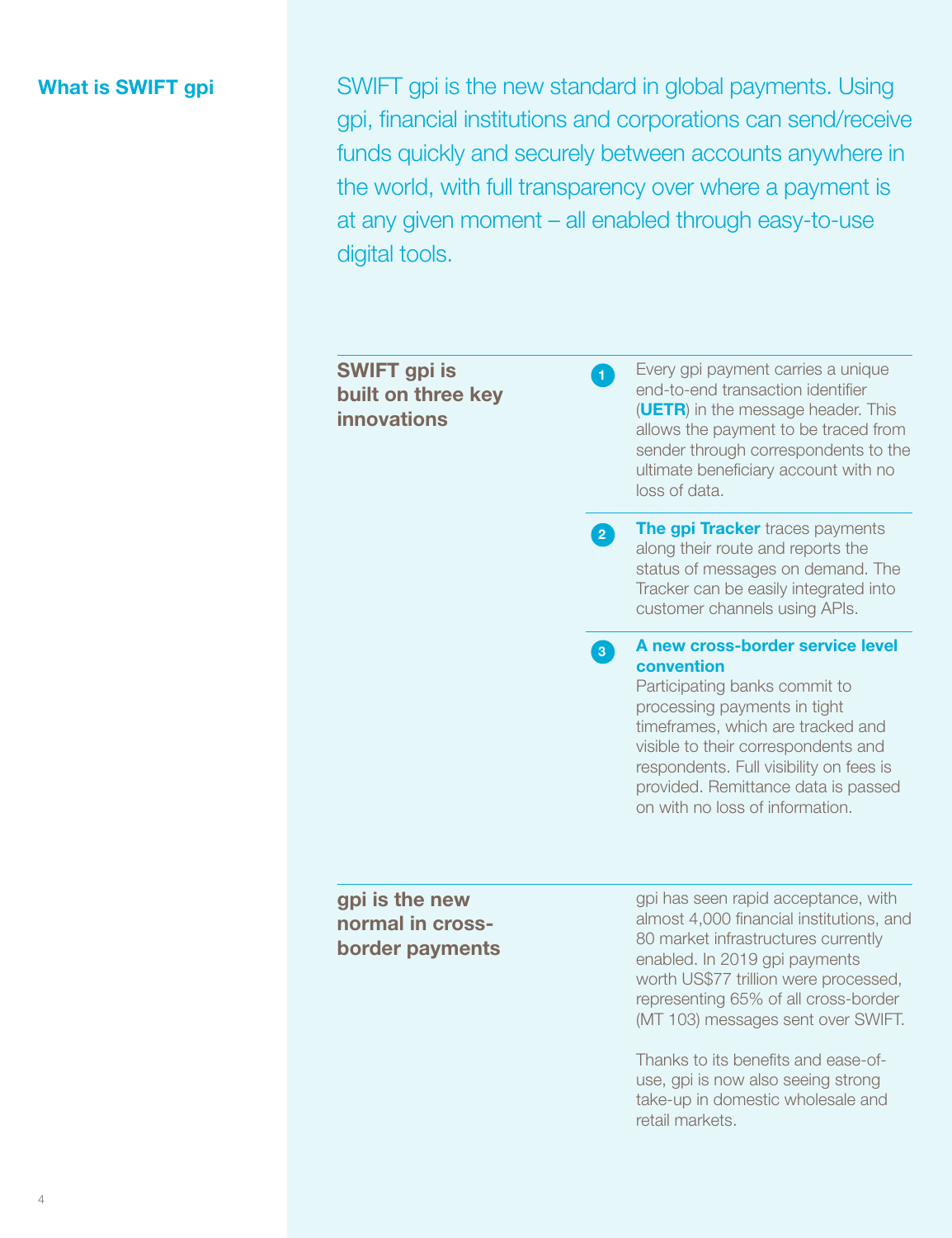## 02 Cross-border payments: the real story revealed

The UETR enables each individual gpi payment to be tracked end-to-end along its journey. By aggregating and analysing historic UETR data, valuable insights can be gained into performance and flows at institutional or community level<sup>2</sup>. By taking a deep-dive into recent data using new analysis<sup>3</sup>, we can reveal how gpi is transforming global cross-border payments.

#### gpi payments are fast

1

The gpi promise is for same day use of funds, within the time-zone of the receiving gpi member. Indeed, 92% of gpi cross-border payments are credited to the beneficiary's account within 24 hours, while 38% reach their final destination within just 30 minutes. That additional speed really matters to beneficiaries: for companies, faster receipt of funds translates directly to the bottom-line through improved liquidity and inventory management – and a more competitive edge.



All cross-border transactions on SWIFT confirmed in the gpi Tracker

Looking more closely into cross-border flows, we can see that local currency controls are the single biggest brake on the speed of delivery. When we exclude countries with regulatory barriers and capital controls from our analysis, then close to 50% of gpi payments arrive in under 30 minutes. For transactions between mature markets, with none of the frictions of currency controls, legacy systems or compliance stops, it gets better still: for example, 72% of gpi payments from the United Kingdom to the United States arrive within 30 minutes and 95% arrive within 6 hours. This is comparable with domestic payment systems in many countries.

<sup>2</sup> Available through SWIFT gpi Observer Analytics business intelligence solution

3 Analysis of UETR data from Q2 2020, unless otherwise stated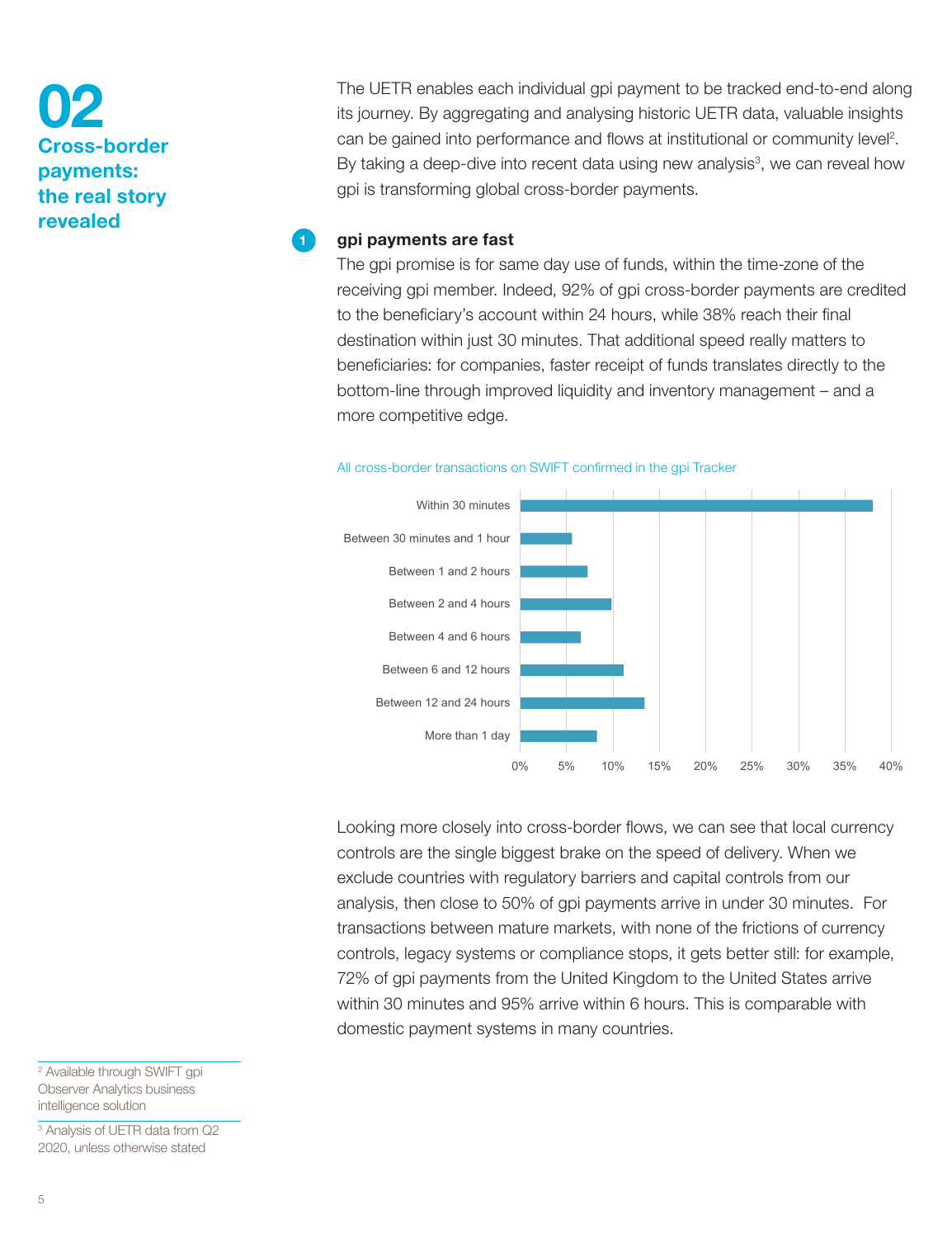

 $\mathbf{a}$ 

#### Fully transparent and predictable

When purchasing goods and services, we expect certainty on price and delivery – and payments are no different. gpi delivers on this, with the ability to track each payment using the tracker and see a clear statement of fees along the way.

Confirmation of credit to the beneficiary will be mandatory for all cross-border (MT 103) messages from November this year, showing that a payment has been credited to a beneficiary's account, transferred to a domestic or other payment system, or is on hold. This is an important and transformational milestone. Already, 48% by volume and 56% by value of cross-border payments are confirmed by the beneficiary.

Ensuring payments can be immediately recognised and automatically reconciled is another important aspect of delivering fast and with transparency. With gpi, remittance information must be carried with the message, so endusers are always able to associate a payment with an invoice or other detail.

gpi payments are supporting international trade and capital flows New data reflects how gpi is supporting flows across the major trading routes and financial centres for capital markets. Correspondent banks play a critical role here by facilitating reach to all the markets and end-beneficiaries required to fuel global commerce. Before the UETR, we counted 9,000 payments corridors; now the UETR data tells the full story of the needs of the global economy and shows exactly how payments support trade – from where the transaction originates, through which route it travels and where it ends up. In July 2020, for example, payments travelled via about 33,000 different end-toend routes.

A unique end-to-end tracking identifier is included in the header of the payment message and carried across the payments route up until the beneficiary bank.

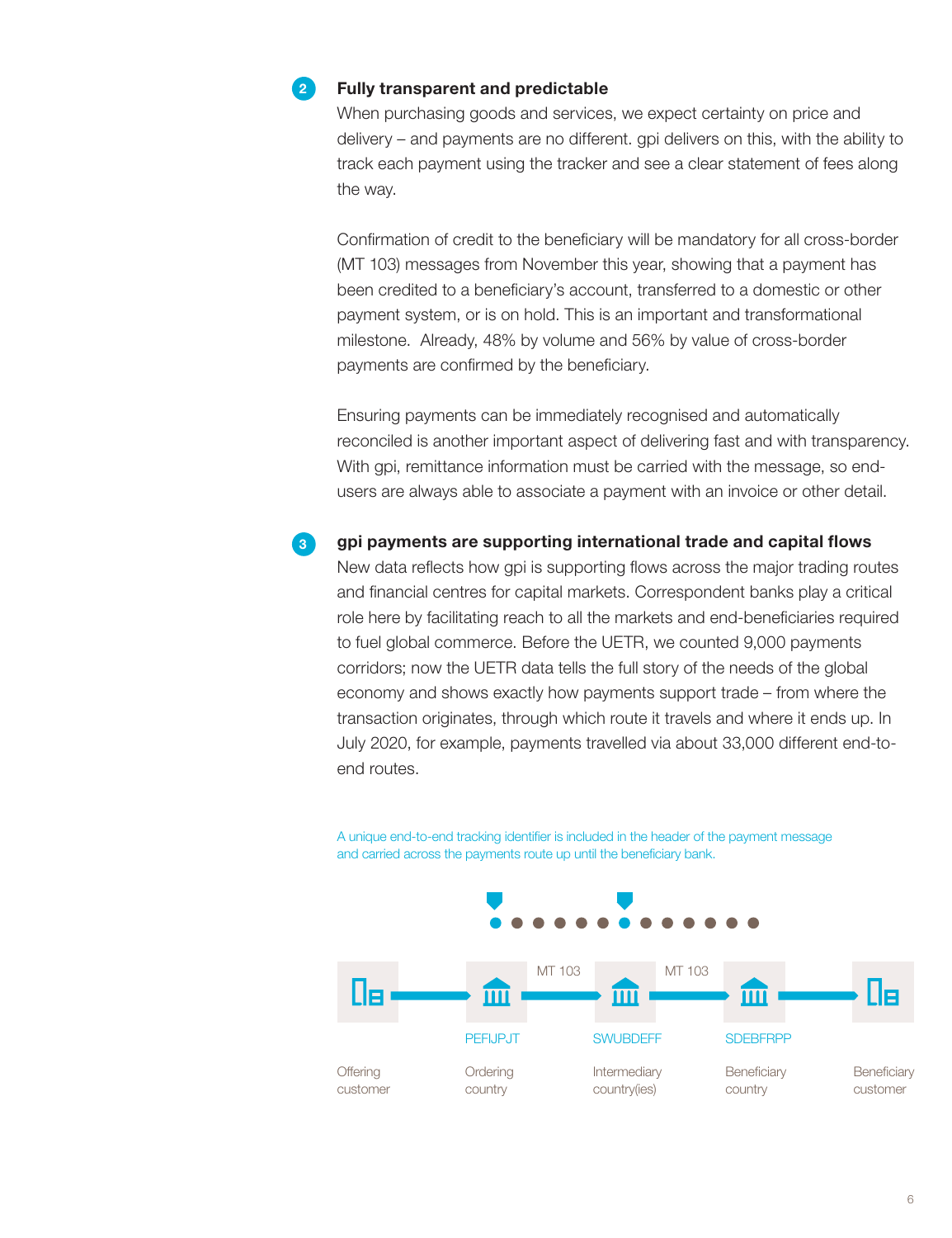

#### Fewer intermediaries than expected, no impact on speed

And yet the data shows that correspondent chains for cross-border payments are surprisingly short, and that the number of intermediaries also has little impact on speed of delivery4 .

70% of cross-border payments are either direct or have only one intermediary.





In most cases, the intermediary bank is located in a third country from the ordering or beneficiary country, facilitating trade and settlement in a third currency – for example, for commodities that are priced in US dollars.

Where we see higher numbers of intermediaries, these are generally accounted for by large volumes of intra-group payments, routes encountering legacy systems, or alternatively, mature corridors carrying capital market flows.

gpi is rapidly being adopted for domestic and lower value consumer payments as well  $5<sup>1</sup>$ 

gpi payments are increasingly being adopted for domestic and retail payments, underlining gpi's success in meeting the needs of today's markets. Since the advent of faster/instant payment systems, speed has become a given for domestic transactions. gpi often matches this - but in addition offers transparency via the Tracker and the all-important confirmation of payment. The ongoing convergence between domestic and international payments is evident from SWIFT data. Up to 35% of cross-border payments have at least one leg in a domestic clearing and about 1/5th of gpi payments are direct domestic payments.

4 Regression analysis of seven days in July 2020 selected at random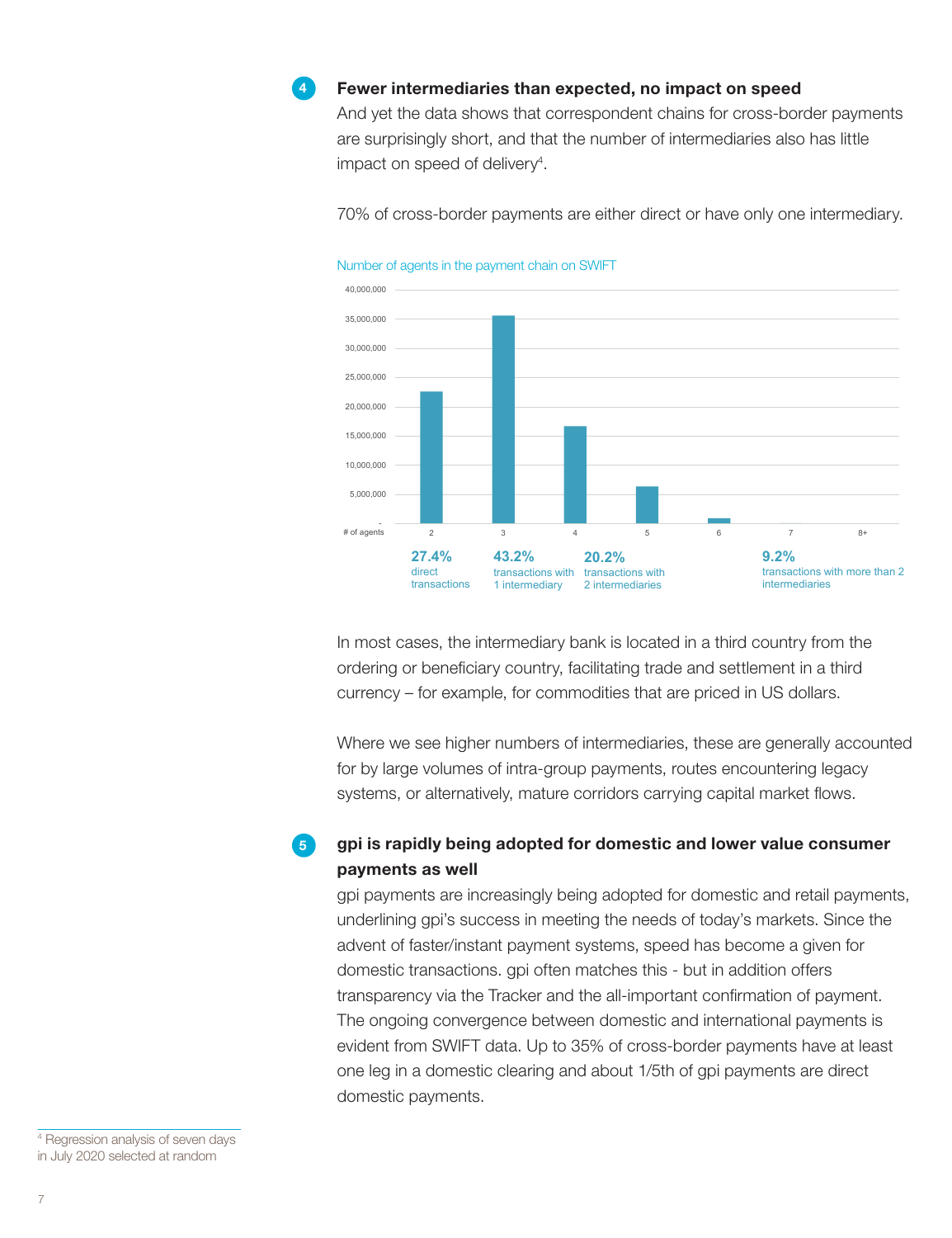Links are being forged between gpi and domestic/regional systems that are streamlining payments account-to-account. For example, last year we launched a new cross-border instant payments service, powered by gpi, which enables domestic market infrastructures with instant payment schemes to connect to the gpi Tracker. And we have successfully trialled gpi payments connectivity with The European Central Bank's TARGET instant payment settlement (TIPS) and into Singapore's FAST domestic instant payments system.

Another strong theme in the data is that gpi is delivering effective solutions for lower value, cross-border retail (as opposed to wholesale) payments. This is by far the fastest growing value segment on gpi. As an example, several Chinese banks have used gpi to build a service offering fast, sure and confirmed payment of US college fees. We expect these types of remittance and other services to continue to grow.







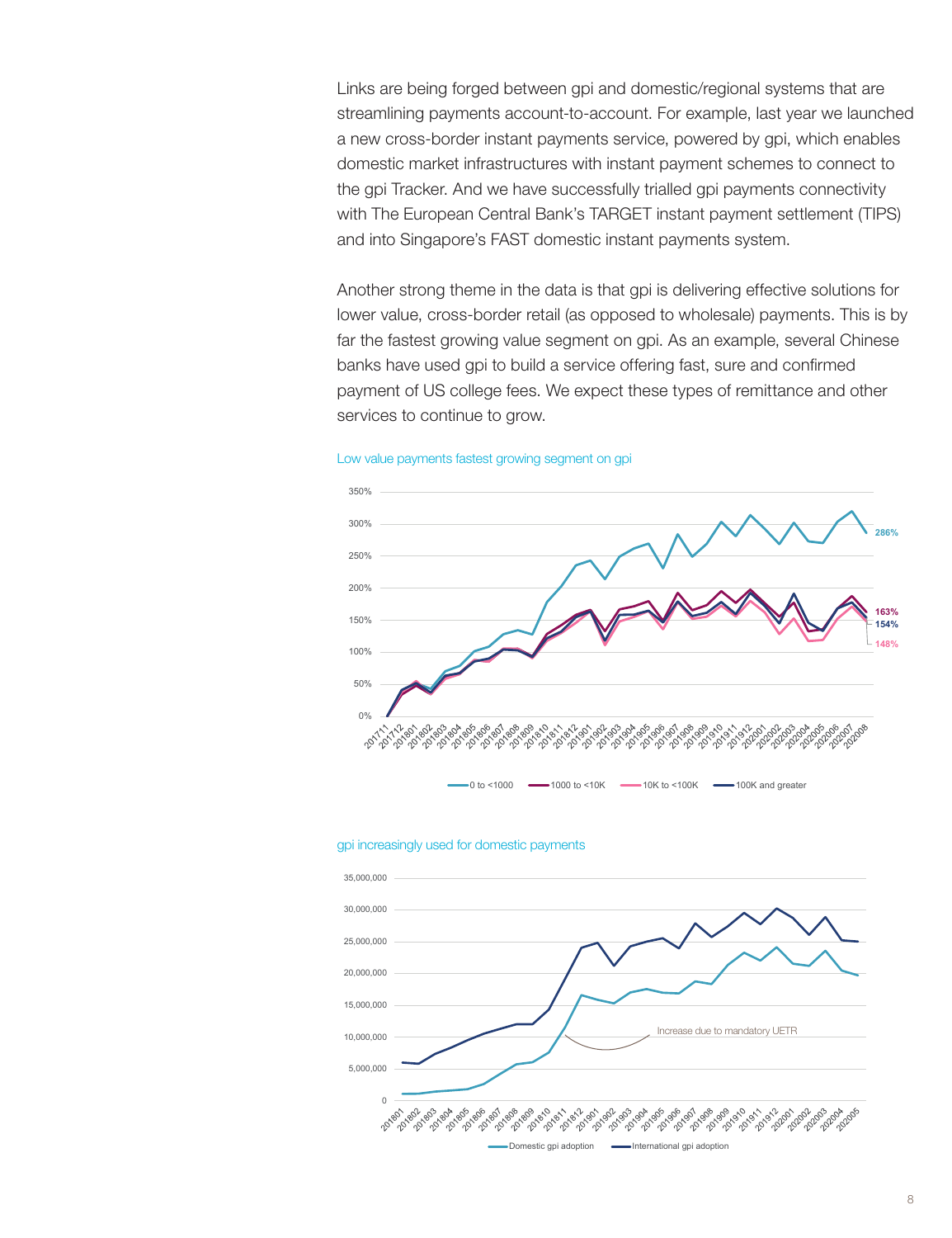#### $6<sup>1</sup>$

#### Understanding remaining frictions is the first step to resolving them

It is now well-established that gpi is effective in delivering speed, removing uncertainty and reducing delays in cross-border transactions. A great deal has been achieved but there is still more to be done by all participants in the ecosystem.

As mentioned above, our data has shown that regulatory barriers and capital controls are the most significant friction impacting speed and seamless delivery. Clearly, these are the domain of local regulators and the banking industry cannot solve this issue alone. What the industry can do though, is speed up responsiveness to requests for documentation and try to smooth the path through the process.

Similarly, time zone differences contribute to delays; analysis of the data shows that payments following the sun arrive more quickly than those travelling against local operating hours. While people across the globe will certainly continue to work and sleep at different times, technology improvements including enhanced straight-through processing and 24/7 real-time operating capabilities will reduce the impact of time-zones on payment delivery. Improved data standards, notably ISO 20022, will greatly ease the flow and hand-off of data across the global payments eco-system and facilitate automation. Here, gpi and SWIFT will play a large part. Industry-wide migration to ISO 20022 messaging for all cross-border and cash management messages is scheduled to commence from the end of 2022.

In a world experiencing high levels of financial crime, Compliance-based queries also represent a significant block on the speed of cross-border payments. When it comes to preventing fraudulent transactions, or stopping funds flowing to a sanctioned individual or jurisdiction, compliance must not be sacrificed to speed. But by incrementally harnessing technologies like artificial intelligence we can continue to streamline and strengthen transaction screening. This is an area where SWIFT is already playing an important role – providing mutual, noncompetitive services for Know Your Customer, sanctions screening and reference data checking that spread the costs of development for the industry – and in which we are exploring going further over the next two years.

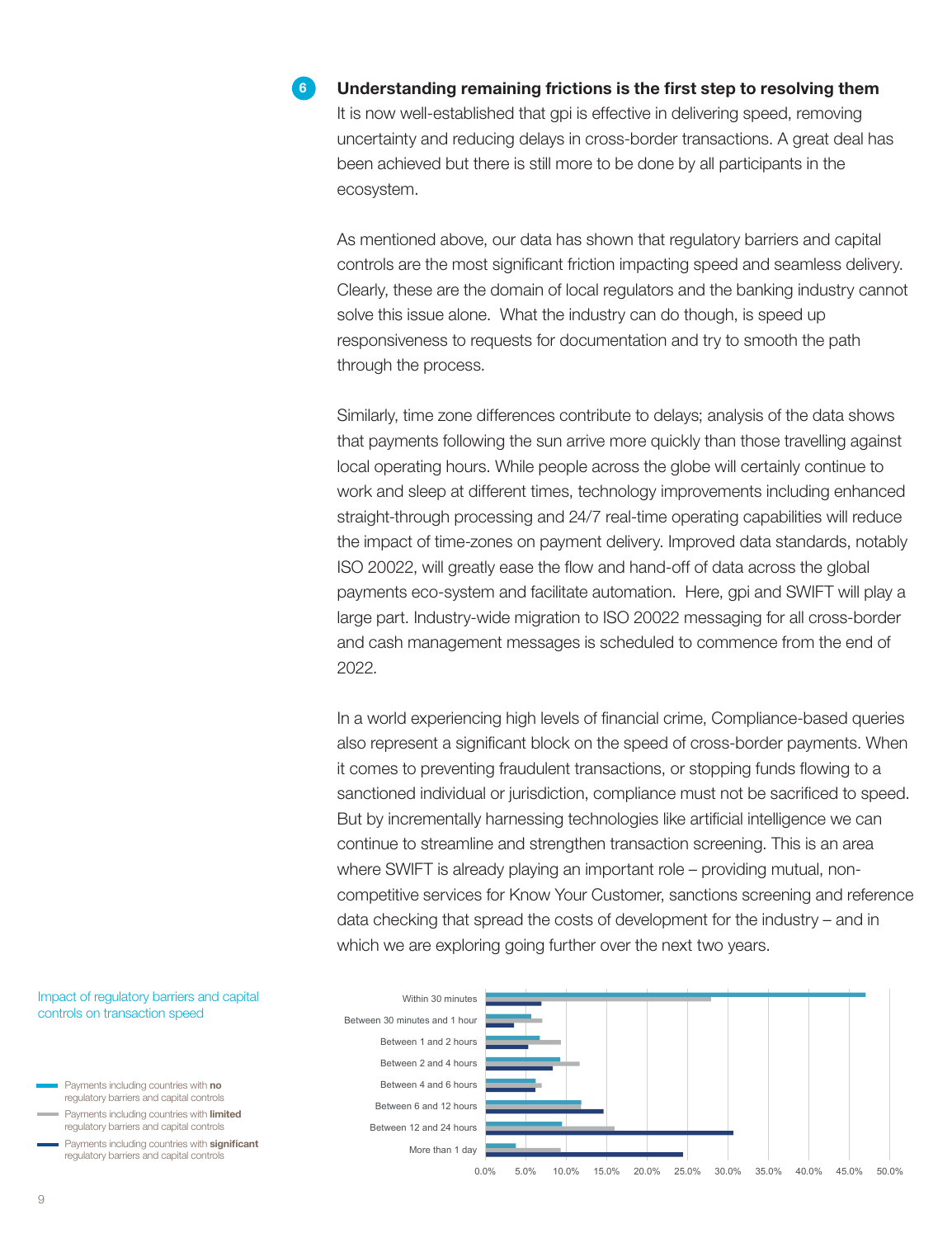## 03 A new strategy and platform for transformation

In just three short years, gpi has revolutionized cross-border payments. And from that strong foundation, SWIFT is now making another leap forward that will deliver fundamental transformation of the payments landscape. We have announced a major new strategy and platform transformation plan that will help financial institutions to accelerate growth in international payments and securities transactions through end-to-end transaction management. We will do this by moving to a transaction management model that puts business transactions at the centre, while retaining messaging services. Rich data services and automation will help to reduce costs and deliver efficiency, transforming processing for all payment and securities transactions. The result: instant, frictionless and transparent flows, account-to-account, anywhere in the world.

#### Delivering fully-orchestrated payments processing

The new platform will maintain a shared, complete and definitive representation of each business transaction that cannot be corrupted, and will orchestrate the interactions of banks and other participants in the transaction chain to minimise friction, optimise speed and provide end-to-end integrity. To do this, it will mediate between users of different protocols and formats.

ISO 20022, with its rich, structured data dictionary, will be the foundation for SWIFT's enhanced platform, enabling increased automation, more effective compliance, faster reconciliation and a better payments experience for customers. We will build on our established competencies in providing common, mutualised data services to reduce costs that are typically carried by each bank individually. Services such as pre-validation of essential data, fraud detection, data analytics, transaction tracking and exception case management will all be capable of interacting instantly and seamlessly with the business transaction – and increasingly, these services will become predictive rather than post-event. We will also evaluate going deeper into screening services. Importantly, the new platform will be backward compatible, enabling customers to go at their own pace and ensuring current investments are future-proofed. For example, during ISO 20022 migration, individual financial institutions' schedules will not impact others, reducing possible disruption.

While the platform will be developed and delivered over the next two years, many of the building blocks are already in place, such as our state-of-the-art API capability, our customer security programme and, of course, gpi.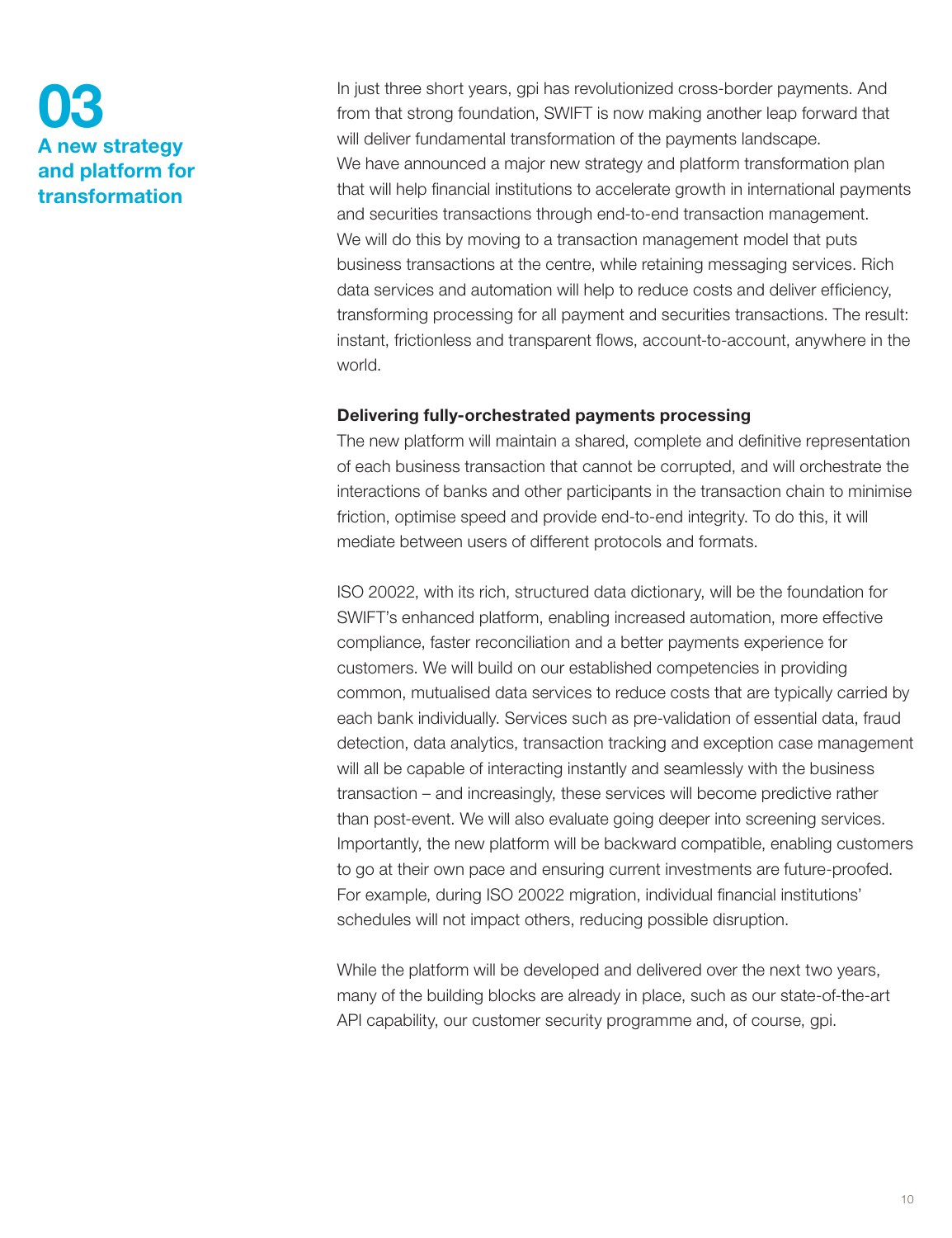### The platform

Our platform will evolve to manage transactions end-to-end and deliver new capabilities



| A state of the art platform<br>with rich data                                                                                                 | unlocks business<br>benefits for the<br>community                                                                           |
|-----------------------------------------------------------------------------------------------------------------------------------------------|-----------------------------------------------------------------------------------------------------------------------------|
| <b>End-to-end transaction integrity</b><br>- access to a shared, complete and<br>definitive representation of each<br>business transaction    | Ability to compete more effectively<br>with differentiated services based on<br>low friction, efficiency and global reach   |
| <b>Backward compatibility -</b><br>messaging and APIs will co-exist and<br>interoperate. Customers will be able<br>to adopt at their own pace | <b>Provide better services to end</b><br><b>customers</b> with end-to-end<br>transparency, predictability, and rich<br>data |
| Rich and open ecosystem -<br>bringing together data services in one<br>managed place, making it easier to<br>access mutualised services       | <b>Extend services into new market</b><br><b>segments</b> leveraging new capabilities                                       |
|                                                                                                                                               | <b>Reduce cost and investment</b>                                                                                           |

levels with easier access to mutualised platform and data services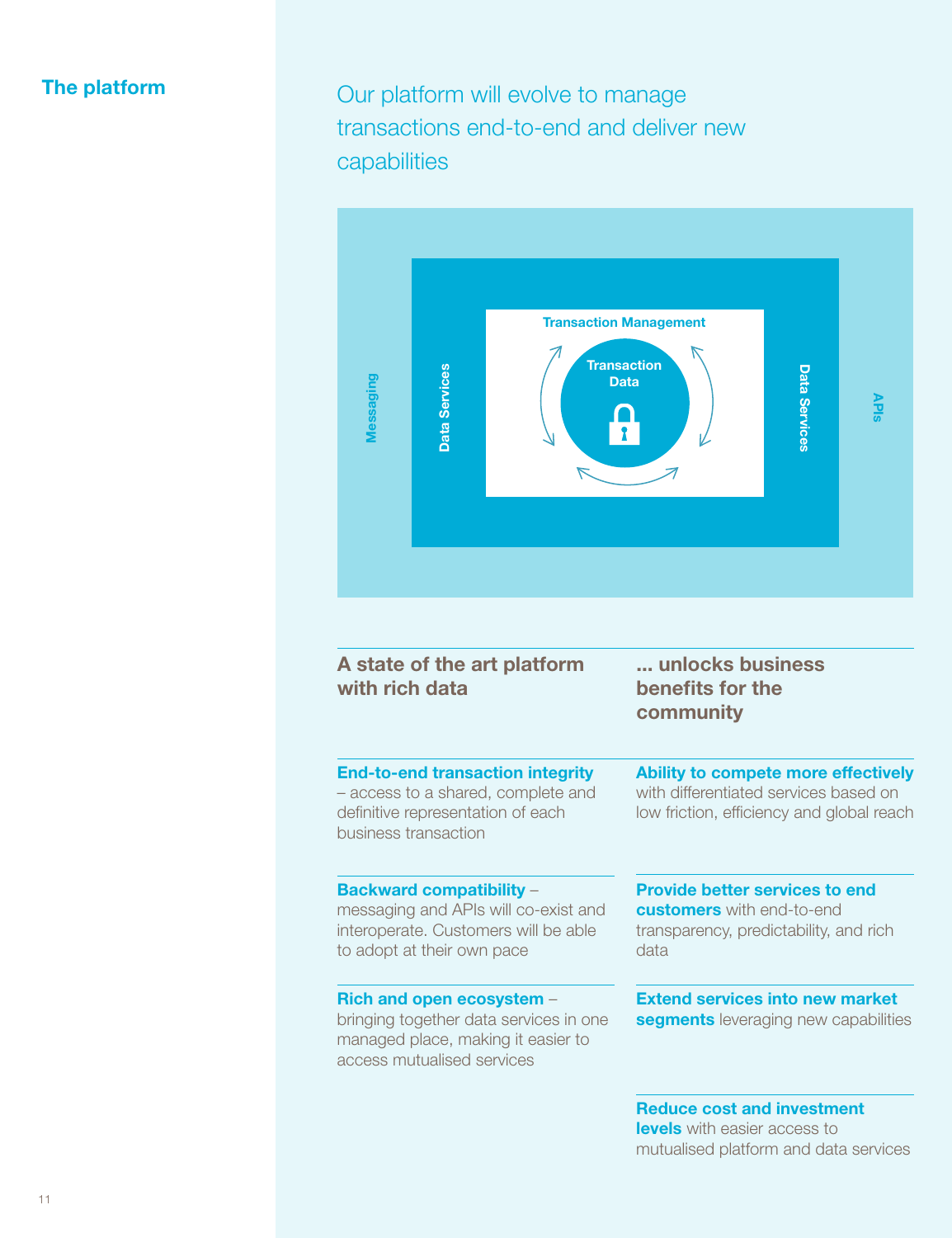## 04 A continuing story of responsible innovation

We are already building out functionality with pre- and post-transaction services to help address the frictions remaining in cross-border payments and to continue to reduce risk. This means that we can begin to deliver immediate and incremental benefits. We are leveraging our API and cloud-based expertise to make these services fast, dynamic and easy for users to integrate.

This year, our pre-validation service will launch, enabling banks that are already gpi enabled to check beneficiary account information with the ultimate receiving bank before a payment is initiated, so that any missing or incorrect information can be immediately corrected and delays (and costs) avoided. The service uses real-time API calls between banks to make for seamless and fast performance.

And when post-transaction problems occur, the case resolution service enables gpi banks to interrogate the Tracker in-flight, in the cloud, to spot and resolve issues which otherwise are time-consuming and costly to investigate.

Leveraging these new services and the strength of gpi, we will help financial institutions further enhance their offerings to small and mid-sized businesses and retail customers. We are developing a new service that will enable financial institutions to offer easy, predictable and low-cost cross-border payments for SMEs and consumers.

We are also working on new services for corporations, including inbound tracking of transactions and corporate to bank APIs.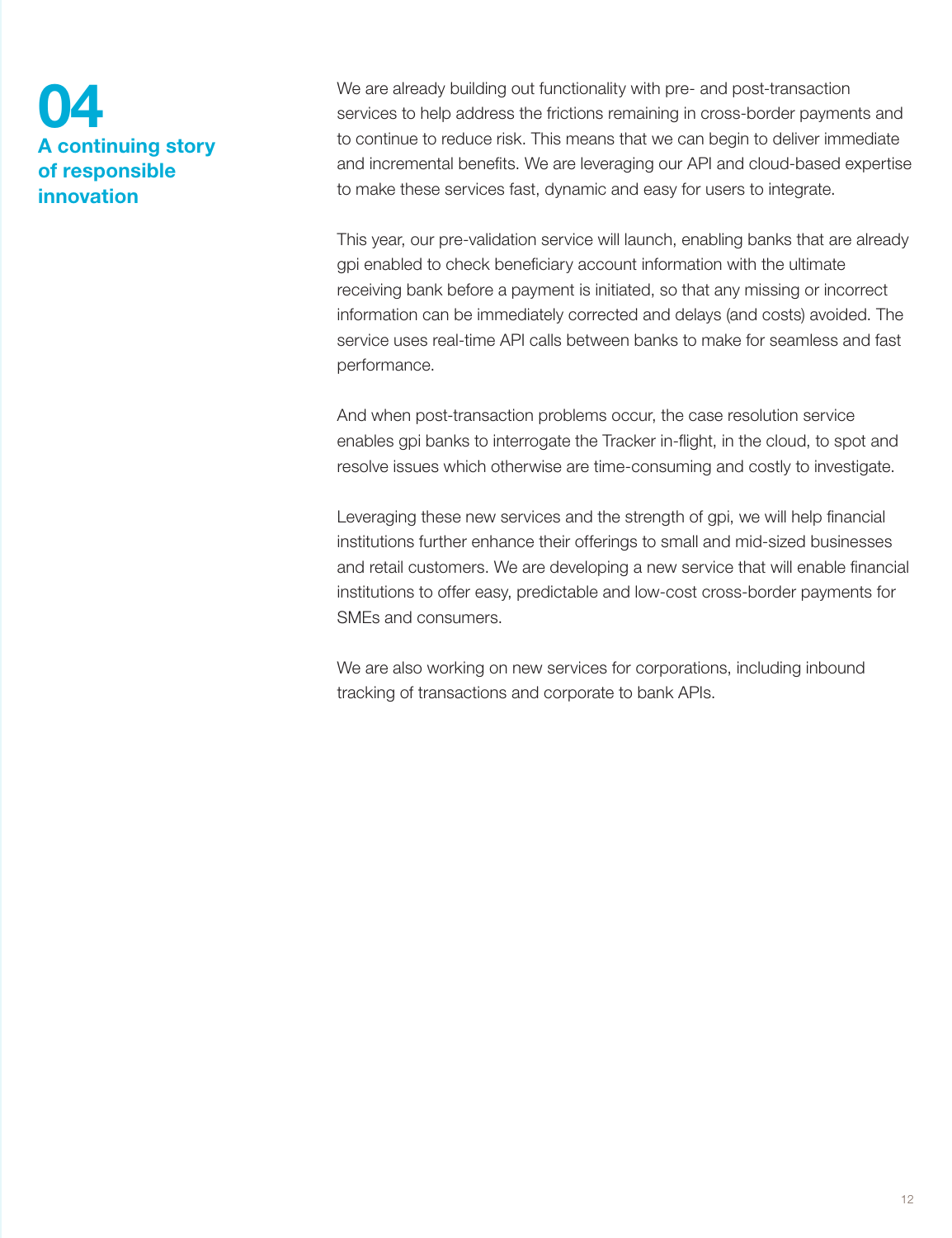## 05 Conclusion: **Accelerating** transformation to support the industry

gpi is now the first choice for cross-border payments and shows what can be achieved through industry collaboration. But there is still more to do, and this is why SWIFT's new strategy is so timely.

In a very challenging environment, financial institutions have to be responsive to new conditions and market opportunities, able to connect seamlessly across ecosystems and ready to build a presence in high-growth segments, such as SME and consumer payments.

And they must always keep the customer experience at the heart of everything they do.

At the same time, they need to be able to reduce costs, future-proof their technology investments and reduce dependency on major migrations. By moving to fully-orchestrated transaction management, supported by rich data services, SWIFT will help financial institutions get the benefits of a transformed, seamless and friction-free payments landscape while reducing costs and increasing efficiency for themselves and their customers.